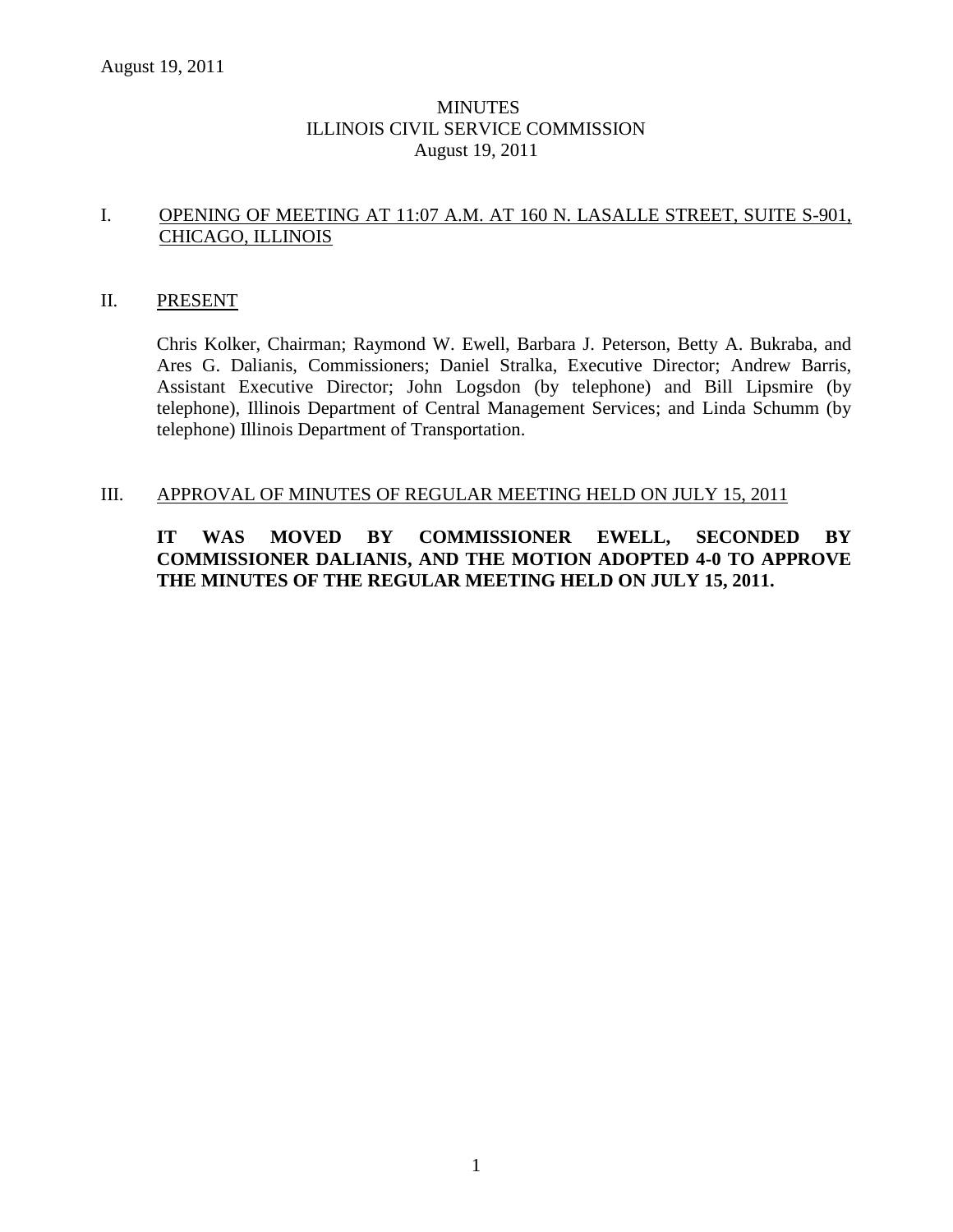#### IV. EXEMPTIONS UNDER SECTION 4d(3) OF THE PERSONNEL CODE

# A. Report on Exempt Positions from Central Management Services

|                                        | Total            | Number of Exempt |
|----------------------------------------|------------------|------------------|
| Agency                                 | <b>Employees</b> | Positions        |
|                                        |                  |                  |
|                                        |                  |                  |
|                                        |                  |                  |
|                                        |                  |                  |
|                                        |                  |                  |
| Central Management Services 1,394  113 |                  |                  |
| Children and Family Services2,936 49   |                  |                  |
|                                        |                  |                  |
|                                        |                  |                  |
|                                        |                  |                  |
|                                        |                  |                  |
|                                        |                  |                  |
|                                        |                  |                  |
|                                        |                  |                  |
|                                        |                  |                  |
|                                        |                  |                  |
|                                        |                  |                  |
|                                        |                  |                  |
|                                        |                  |                  |
|                                        |                  |                  |
|                                        |                  |                  |
|                                        |                  |                  |
|                                        |                  |                  |
|                                        |                  |                  |
|                                        |                  |                  |
|                                        |                  |                  |
|                                        |                  |                  |
|                                        |                  |                  |
|                                        |                  |                  |
|                                        |                  |                  |
|                                        |                  |                  |
|                                        |                  |                  |
|                                        |                  |                  |
|                                        |                  |                  |
|                                        |                  |                  |
|                                        |                  |                  |
|                                        |                  |                  |
|                                        |                  |                  |
|                                        |                  |                  |
|                                        |                  |                  |
|                                        |                  |                  |
|                                        |                  |                  |
|                                        |                  |                  |
|                                        |                  |                  |
|                                        |                  |                  |
|                                        |                  |                  |
|                                        |                  |                  |
|                                        |                  |                  |
|                                        |                  |                  |
|                                        |                  |                  |
|                                        |                  |                  |
|                                        |                  |                  |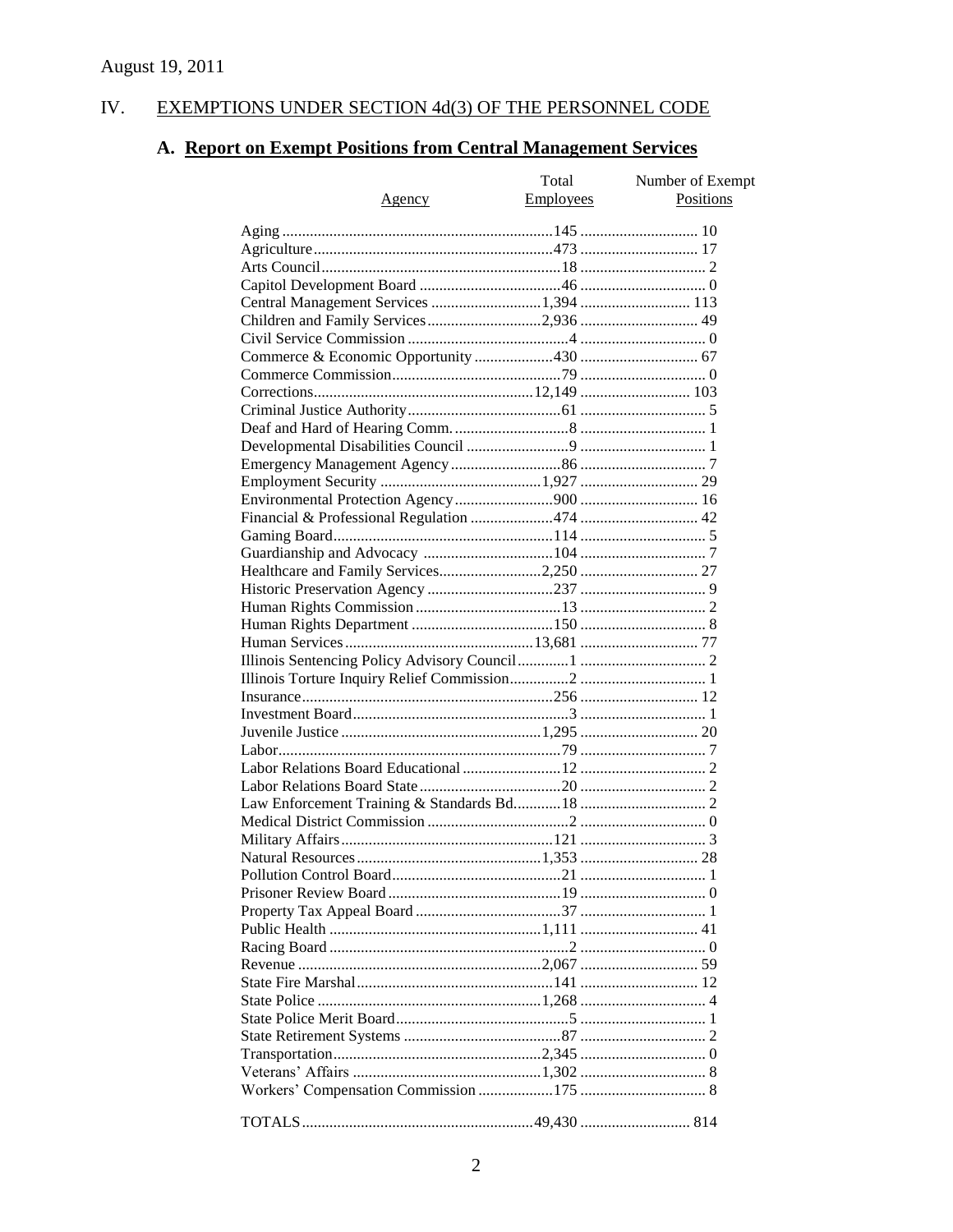## **Governing Rule – Section 1.142 Jurisdiction B Exemptions**

- a) The Civil Service Commission shall exercise its judgment when determining whether a position qualifies for exemption from Jurisdiction B under Section 4d(3) of the Personnel Code. The Commission will consider any or all of the following factors inherent in the position and any other factors deemed relevant to the request for exemption:
	- 1) The amount and scope of principal policy making authority;
	- 2) The amount and scope of principal policy administering authority;
	- 3) The amount of independent authority to represent the agency, board or commission to individuals, legislators, organizations or other agencies relative to programmatic responsibilities;
	- 4) The capability to bind the agency, board or commission to a course of action;
	- 5) The nature of the program for which the position has principal policy responsibility;
	- 6) The placement of the position on the organizational chart of the agency, board or commission;
	- 7) The mission, size and geographical scope of the organizational entity or program within the agency, board or commission to which the position is allocated or detailed.
- b) The Commission may, upon its own action after 30 days notice to the Director of Central Management Services or upon the recommendation of the Director of the Department of Central Management Services, rescind the exemption of any position that no longer meets the requirements for exemption set forth in subsection (a). However, rescission of an exemption shall be approved after the Commission has determined that an adequate level of managerial control exists in exempt status that will insure responsive and accountable administrative control of the programs of the agency, board or commission.
- c) For all positions currently exempt by action of the Commission, the Director of Central Management Services shall inform the Commission promptly in writing of all changes in essential functions, reporting structure, working title, work location, position title, position number or specialized knowledge, skills, abilities, licensure or certification.
- d) Prior to granting an exemption from Jurisdiction B under Section 4d(3) of the Personnel Code, the Commission will notify the incumbent of the position, if any, of its proposed action. The incumbent may appear at the Commission meeting at which action is to be taken and present objections to the exemption request.

(Source: Amended at 34 Ill. Reg. 3485, effective March 3, 2010)

\* \* \*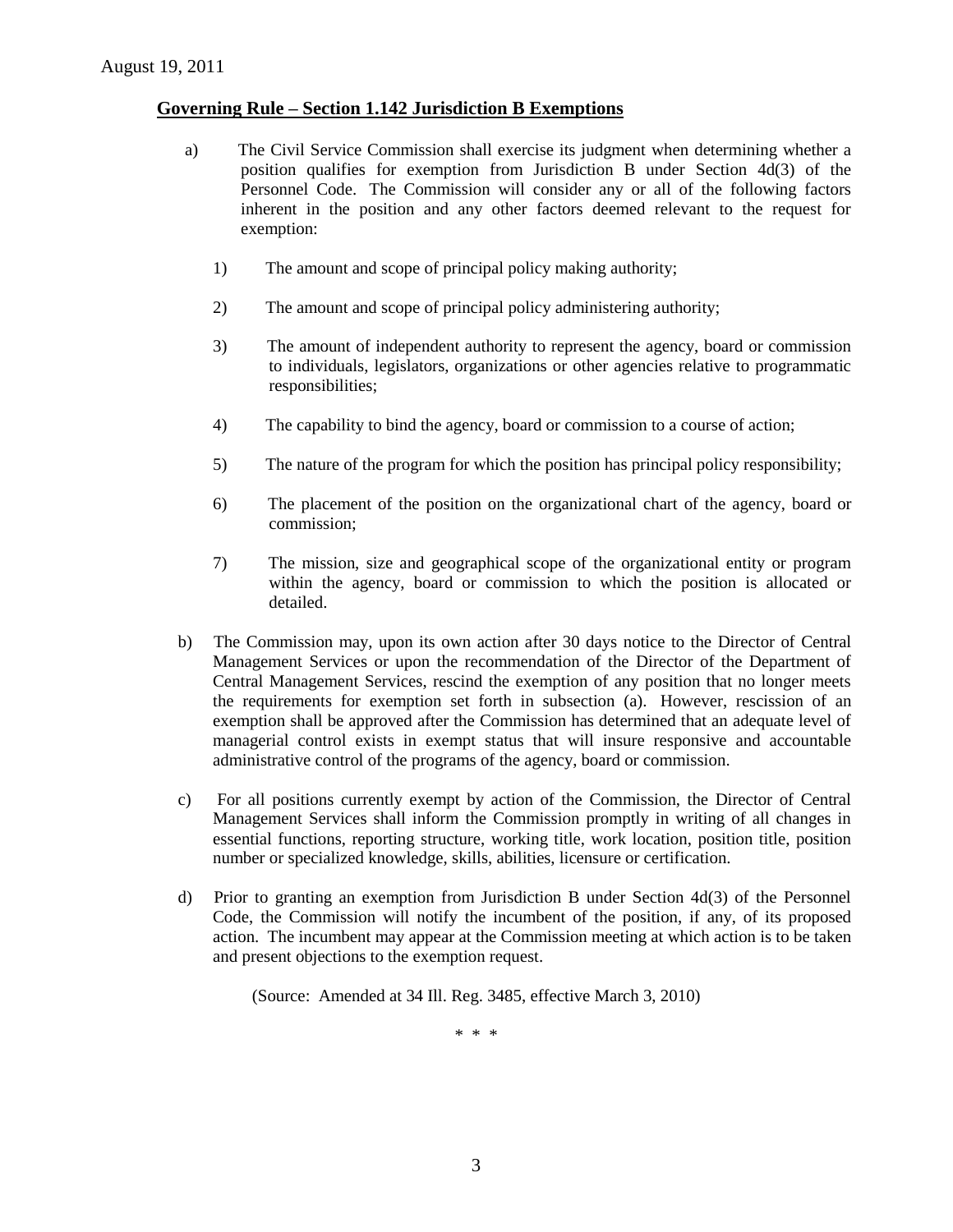# **B. Requests for 4d(3) Exemption**

Executive Director Daniel Stralka reported that the Staff recommendation was to continue all items until the September 16, 2011 meeting.

**IT WAS MOVED BY COMMISSIONER DALIANIS, SECONDED BY COMMISSIONER BUKRABA, AND THE MOTION ADOPTED 5-0 TO CONTINUE THE REQUESTS FOR 4D(3) EXEMPTION AND EXEMPTION RESCISSION FOR THE FOLLOWING POSITIONS:**

### **The following 4d(3) exemption requests were continued to September 16, 2011:**

#### **C. Illinois Department of Insurance**

| <b>Position Number</b>  | 40070-14-16-000-00-01                                    |
|-------------------------|----------------------------------------------------------|
| Position Title          | Senior Public Service Administrator                      |
| Bureau/Division         | <b>Information Technology</b>                            |
| <b>Functional Title</b> | <b>Information Technology Director</b>                   |
| Incumbent               | Vacant                                                   |
| Supervisor              | Chief Deputy Director who reports to the Acting Director |
| Location                | <b>Sangamon County</b>                                   |

## **D. Illinois Department of Corrections**

| <b>Position Number</b>  | 40070-29-04-300-00-01                            |  |
|-------------------------|--------------------------------------------------|--|
| Position Title          | Senior Public Service Administrator              |  |
| Bureau/Division         | <b>Bureau of Operations</b>                      |  |
| <b>Functional Title</b> | <b>Central Deputy Director</b>                   |  |
| Incumbent               | Vacant                                           |  |
| Supervisor              | Chief of Operations, who reports to the Director |  |
| Location                | <b>Sangamon County</b>                           |  |

### **E. Illinois Department of Corrections**

| <b>Position Number</b>  | 40070-29-06-100-10-01                                    |
|-------------------------|----------------------------------------------------------|
| <b>Position Title</b>   | Senior Public Service Administrator                      |
| Bureau/Division         | <b>Correctional Industries</b>                           |
| <b>Functional Title</b> | Illinois Correctional Industries (ICI) Financial Officer |
| Incumbent               | Vacant                                                   |
| Supervisor              | Chief Executive Officer who reports to the Director      |
| Location                | <b>Sangamon County</b>                                   |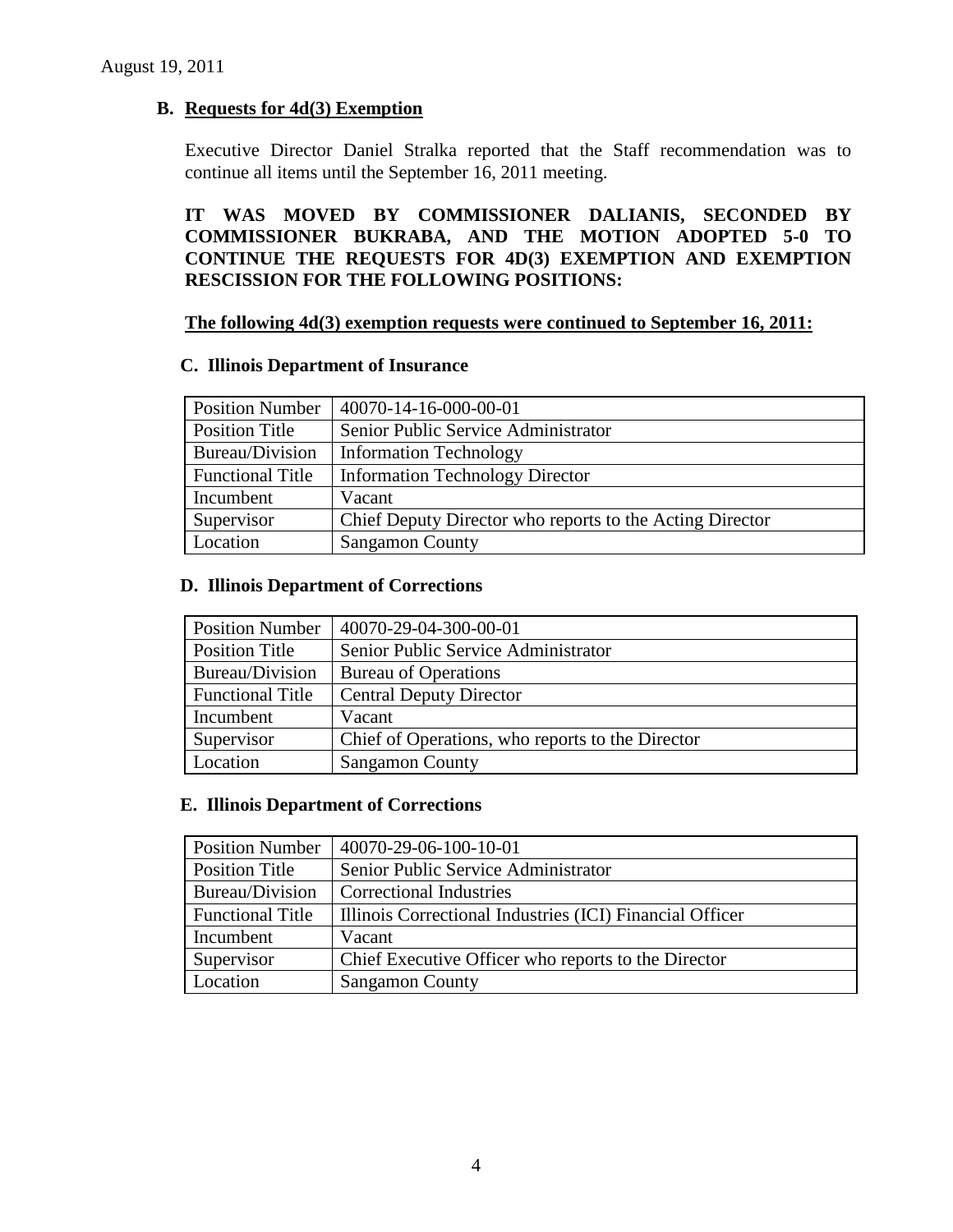| <b>Position Number</b>  | 40070-10-72-000-00-21                               |
|-------------------------|-----------------------------------------------------|
| Position Title          | Senior Public Service Administrator                 |
| Bureau/Division         | Division of Developmental Disabilities              |
| <b>Functional Title</b> | <b>Ludeman Assistant Center Director</b>            |
| Incumbent               | Glenda Corbett                                      |
| Supervisor              | Chief Executive Officer who reports to the Director |
| Location                | <b>Cook County</b>                                  |

## **F. Illinois Department of Human Services (request for rescission of exemption)**

# V. CLASS SPECIFICATIONS

The following class titles were submitted for abolishment, creation, and revision by the Director of Central Management Services:

- **A. Storekeeper I (revise) Storekeeper II (revise) Storekeeper III (revise)**
- **B. Pharmacist Technician (abolish) Pharmacist Lead Technician (abolish) Pharmacy Technician (create) Pharmacy Lead Technician (create)**
- **C. Health Information Administrator (revise) Health Information Technician (revise)**
- **D. Flight Safety Coordinator (revise)**

### **E. Corrections Vocational Instructor (revise)**

In addition to the reasons explained in the analysis section of each class specification submitted for abolishment, creation, and revision, and the fact that each of the changes had been previously approved by Central Management Services and the appropriate collective bargaining agreement, Assistant Executive Director Barris had the following additional questions about the classes:

Regarding the proposed revision to the Storekeeper I, II, and III classifications, Barris had the following questions about the use of the word "may" regarding the driver's license requirement, i.e. if the word "may" is used, in what situation would the possession of a driver's license actually be required. Bill Lipsmire of Central Management Services Technical Services explained that the word "may" was used because the classes covered so many different positions, employees, and agencies (21 agencies and 146 employees) and the position descriptions tailored to each would designate what specific positions would have driving responsibilities and require a driver's license.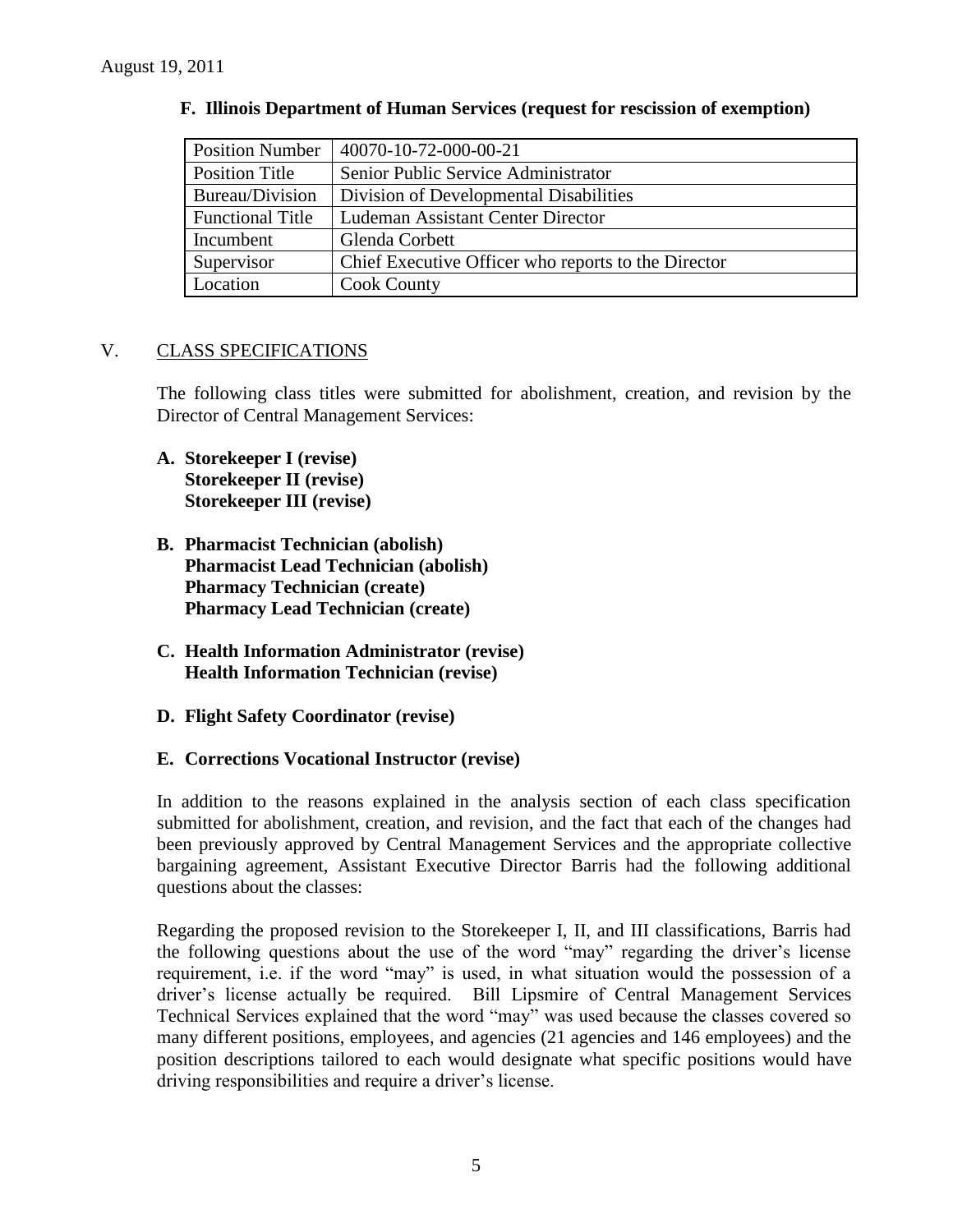Regarding the proposed creation of the Pharmacy Technician I and I class, this change was needed to conform to the changes in the Pharmacy Practices Act. Barris had questions as to why this was not a revision as opposed to an abolishment and creation. Lipsmire explained that the name change from "Pharmacist" to "Pharmacy" necessitated the abolishment and creation of the new class. Barris also asked what a "pharmacy distribution hub" is (as listed in the class description) and Lipsmire explained that it was a location where bulk medications were repackaged for specific institutions.

Regarding the Health Information Administrator and Health Information Technician revisions, Barris had questions about the number of agencies that used this class. Bill Lipsmire confirmed that the Department of Human Services, Department of Veterans' Affairs, Department of Corrections, and the Department of Juvenile Justice utilized these classes. Barris asked about the relationship of the Health Information Associate class to the proposed revised classes and why there was no change to the Associate class. Lipsmire explained that the Associate class was below the proposed classes as the entry level class and that a change was not needed. Lipsmire explained that the change was needed in the proposed classes to eliminate the barrier imposed against advancement in the Health Information Technician class, i.e. the Technician class needed to provide an opportunity for advancement without requiring a college degree if the necessary experience could be gained within the class to advance in the series.

Regarding the Flight Safety Coordinator class revision, Barris asked why the requirements were being reduced for the Flight Safety Coordinator class when other recent changes to classes involving aviation added more strict qualification requirements. Linda Schumm, Bureau Chief of Aviation Safety and Education at the Illinois Department of Transportation, explained that the requirements for this class were the same as the requirements for a commercial pilot and that the nature of the class had changed regarding airport inspections. It was excessive for the requirements of this class to be the same as a commercial pilot because the primary functions of the two positions are different. In sum, a commercial pilot's primary responsibility is to fly commercial aircraft while the primary responsibility of a position in this class is to inspect small local airports.

Regarding the revision to the Corrections Vocation Instructor class, Barris asked about the ability of the current employees in the class to meet the new requirements if they were not certified per the guidelines of the Illinois State Board of Education. Lipsmire explained that the proposed revision is necessary because the Illinois State Board of Education has jurisdiction over the class. Lipsmire explained that existing employees would be grandfathered in and the agency would work with the employees to meet any certification guidelines.

Due to the analysis provided in each of the class specifications submitted to the Commission and the resolution of the issues presented above, the Staff recommendation was to approve the proposed abolishment, creation, and revision of the above classes.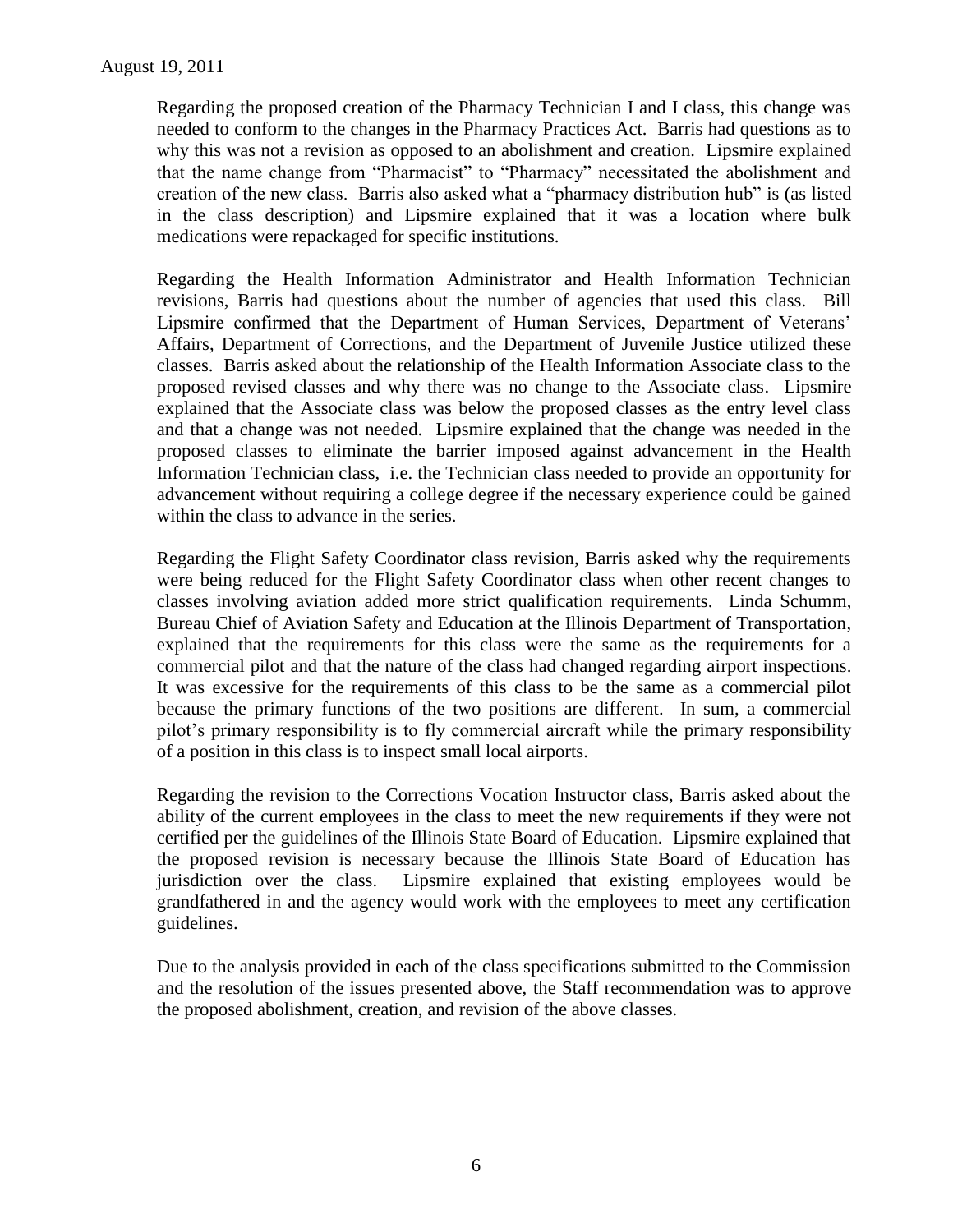# **IT WAS MOVED BY COMMISSIONER PETERSON, SECONDED BY COMMISSIONER DALIANIS, AND THE MOTION ADOPTED 5-0 TO APPROVE THE ABOLISHMENT, CREATION, AND REVISION OF THE FOLLOWING CLASS TITLES TO BE EFFECTIVE SEPTEMBER 1, 2011:**

- **A. Storekeeper I (revise) Storekeeper II (revise) Storekeeper III (revise)**
- **B. Pharmacist Technician (abolish) Pharmacist Lead Technician (abolish) Pharmacy Technician (create) Pharmacy Lead Technician (create)**
- **C. Health Information Administrator (revise) Health Information Technician (revise)**
- **D. Flight Safety Coordinator (revise)**
- **E. Corrections Vocational Instructor (revise)**

**IT WAS MOVED BY COMMISSIONER EWELL, SECONDED BY COMMISSIONER DALIANIS, AND THE MOTION ADOPTED 5-0 TO DISAPPROVE ANY CLASS SPECIFICATIONS RECEIVED BY THE COMMISSION NOT CONTAINED IN THIS REPORT TO ALLOW ADEQUATE STUDY.** 

### VI. MOTION TO GO INTO EXECUTIVE SESSION

**IT WAS MOVED BY COMMISSIONER DALIANIS, SECONDED BY COMMISSIONER EWELL, AND BY ROLL CALL VOTE THE MOTION ADOPTED 5-0 TO HOLD AN EXECUTIVE SESSION PURSUANT TO SUBSECTIONS 2(c)(1), 2(c)(4), AND 2(c)(11) OF THE OPEN MEETINGS ACT.** 

| <b>KOLKER</b>   | YES. | <b>EWELL</b>    | YES. |
|-----------------|------|-----------------|------|
| <b>PETERSON</b> | YES. | <b>DALIANIS</b> | YES  |
| <b>BUKRABA</b>  | YES  |                 |      |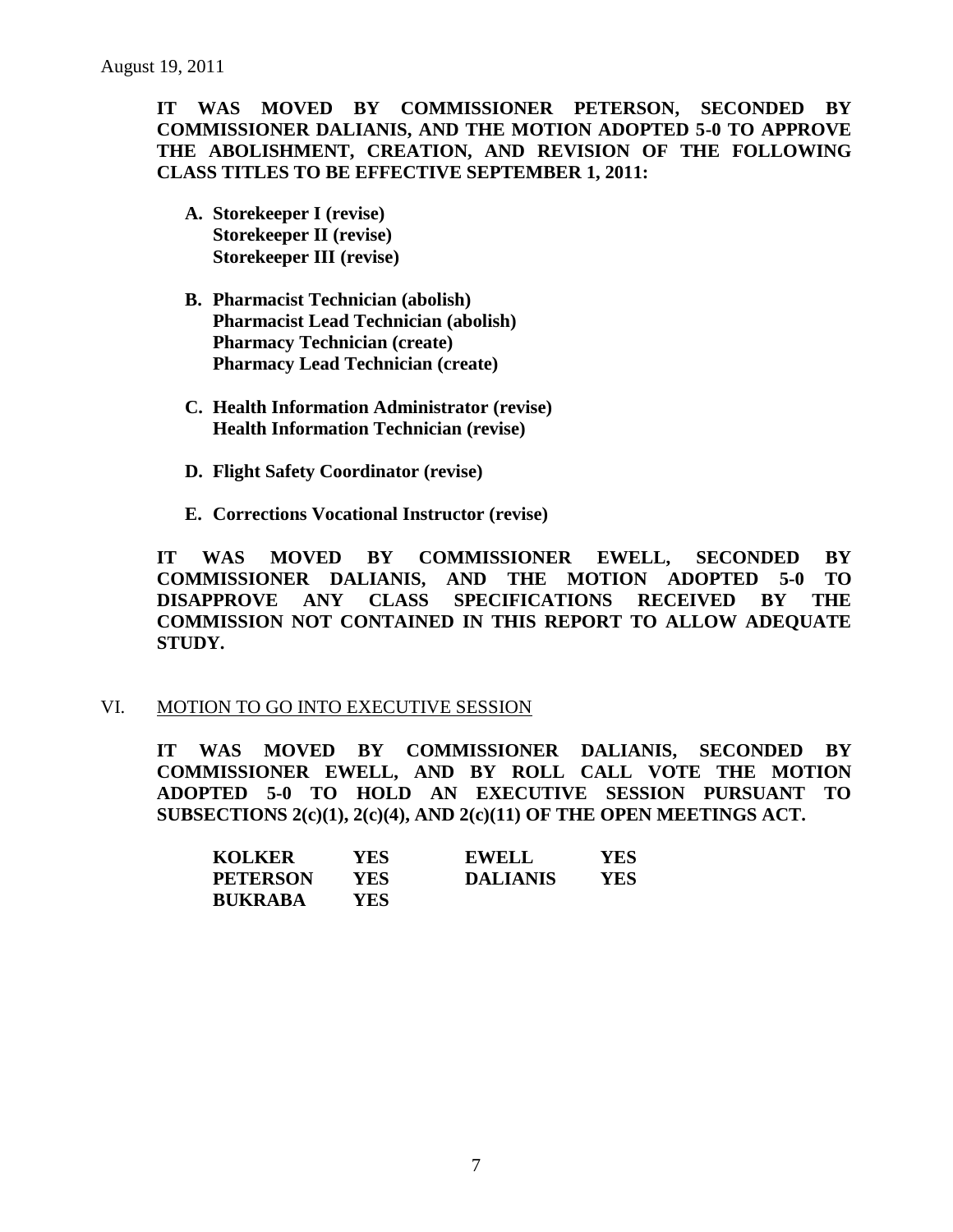#### VII. RECONVENE MEETING

Upon due and proper notice the regular meeting of the Illinois Civil Service Commission was reconvened at 160 North LaSalle Street, Suite S-901, Chicago, Illinois at 12:05 p.m.

#### PRESENT

Chris Kolker, Chairman; Raymond W. Ewell, Barbara J. Peterson, Betty A. Bukraba, and Ares G. Dalianis, Commissioners; Daniel Stralka, Executive Director; and Andrew Barris, Assistant Executive Director.

### VIII. NON-MERIT APPOINTMENT REPORT

The Personnel Code permits non-merit appointments for a limited period of time, i.e., emergency appointments shall not exceed 60 days and shall not be renewed, and positions shall not be filled on a temporary or provisional basis for more than six months out of any twelve-month period. Consecutive non-merit appointments are not violative of the Code; however, they do present a possible evasion of merit principles and should be monitored. Set forth below is the number of consecutive non-merit appointments made by each department. These statistics are from the Department of Central Management Services' Consecutive Non-Merit Report.

| Agency                                  | 6/30/11        | 7/31/11      | 7/31/10                     |
|-----------------------------------------|----------------|--------------|-----------------------------|
| Aging                                   |                |              | 0                           |
| Agriculture                             | 0              | 5            | 0                           |
| <b>Central Management Services</b>      |                | 3            | 0                           |
| <b>Children and Family Services</b>     | ∩              | 6            | $\overline{2}$              |
| Commerce & Economic Opportunity         | ∩              |              | 0                           |
| <b>Employment Security</b>              | 21             | 25           | $\mathcal{D}_{\mathcal{L}}$ |
| <b>Healthcare and Family Services</b>   | 5              | 5            | 0                           |
| <b>Historic Preservation Agency</b>     | 0              | 6            | 0                           |
| <b>Human Services</b>                   | 13             | 12           | 0                           |
| <b>Natural Resources</b>                | 5              | 20           | 0                           |
| Property Tax Appeal Board               | 6              | 13           | 4                           |
| Revenue                                 |                |              | 0                           |
| <b>State Fire Marshal</b>               |                |              | 0                           |
| <b>State Retirement Systems</b>         | 0              | $\bf{0}$     |                             |
| Transportation                          |                |              | 3                           |
| Veterans' Affairs                       | $\overline{c}$ |              | 0                           |
| <b>Workers' Compensation Commission</b> | 0              | $\mathbf{2}$ | 0                           |
| Totals                                  | 56             | 103          | 12                          |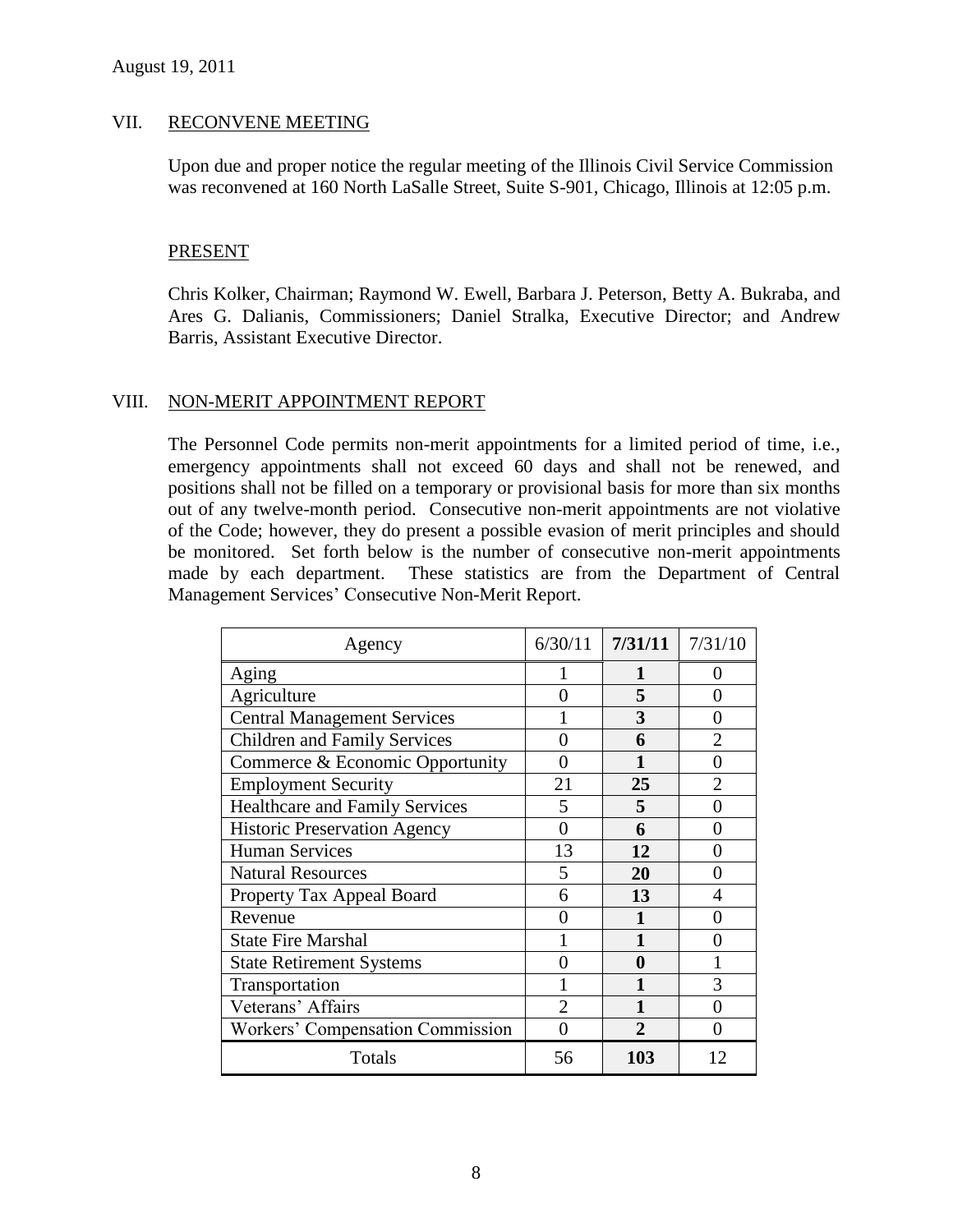#### IX. INTERLOCUTORY APPEALS

#### **RV-35-11**

| Employee | Gregory D. Douglas                                  | <b>Appeal Date</b> | 01/05/11           |
|----------|-----------------------------------------------------|--------------------|--------------------|
| Agency   | Decision Date<br><b>Central Management Services</b> |                    | 07/19/11           |
| Type     | <b>Rule Violation</b>                               | ALJ                | Daniel Stralka     |
| Issue(s) | Similar appeals filed regarding                     | Proposal for       | Dismiss the appeal |
|          | failure of CMS to provide names of                  | Decision           | under the doctrine |
|          | applicants and interviewees for                     |                    | of res judicata.   |
|          | select job postings                                 |                    |                    |

**IT WAS MOVED BY COMMISSIONER DALIANIS, SECONDED BY COMMISSIONER EWELL, AND BY ROLL CALL VOTE OF 5-0 THE MOTION ADOPTED TO APPROVE THE DISMISSAL OF THE APPEAL AS THE THREE ELEMENTS OF THE DOCTRINE OF RES JUDICATA HAVE BEEN MET: FINAL JUDGMENT ON THE MERITS BY A COURT OF COMPETENT JURISDICTION OR AN ADMINISTRATIVE BODY, IDENTITY OF CAUSE OF ACTION, AND IDENTITY OF PARTIES, SO THE PRESENT ACTION IS BARRED.**

| <b>KOLKER</b>   | YES | <b>EWELL</b>    | <b>YES</b> |
|-----------------|-----|-----------------|------------|
| <b>PETERSON</b> | YES | <b>DALIANIS</b> | YES        |
| <b>BUKRABA</b>  | YES |                 |            |

**RV-36-11**

| Employee | Corey E. Esser              | <b>Appeal Date</b>   | 01/20/11             |
|----------|-----------------------------|----------------------|----------------------|
| Agency   | Juvenile Justice            | <b>Decision Date</b> | 07/22/11             |
| Type     | <b>Rule Violation</b>       | ALJ                  | <b>Andrew Barris</b> |
| Issue(s) | No jurisdiction because the | Proposal for         | Dismiss the appeal   |
|          | appeal was not timely filed | Decision             | for no jurisdiction. |

**IT WAS MOVED BY COMMISSIONER DALIANIS, SECONDED BY COMMISSIONER BUKRABA, AND BY ROLL CALL VOTE OF 5-0 THE MOTION ADOPTED TO APPROVE THE DISMISSAL OF THE APPEAL BECAUSE THE EMPLOYEE DID NOT FILE IT WITHIN 180 DAYS AFTER THE EMPLOYEE HAD KNOWLEDGE OF THE ALLEGED VIOLATION REGARDING HIS "SICK LEAVE BANK" WHICH RESULTED IN THE COMMISSION HAVING NO JURISDICTION OVER THIS MATTER.**

| <b>KOLKER</b>   | YES  | <b>EWELL</b>    | <b>YES</b> |
|-----------------|------|-----------------|------------|
| <b>PETERSON</b> | YES. | <b>DALIANIS</b> | YES        |
| <b>BUKRABA</b>  | YES. |                 |            |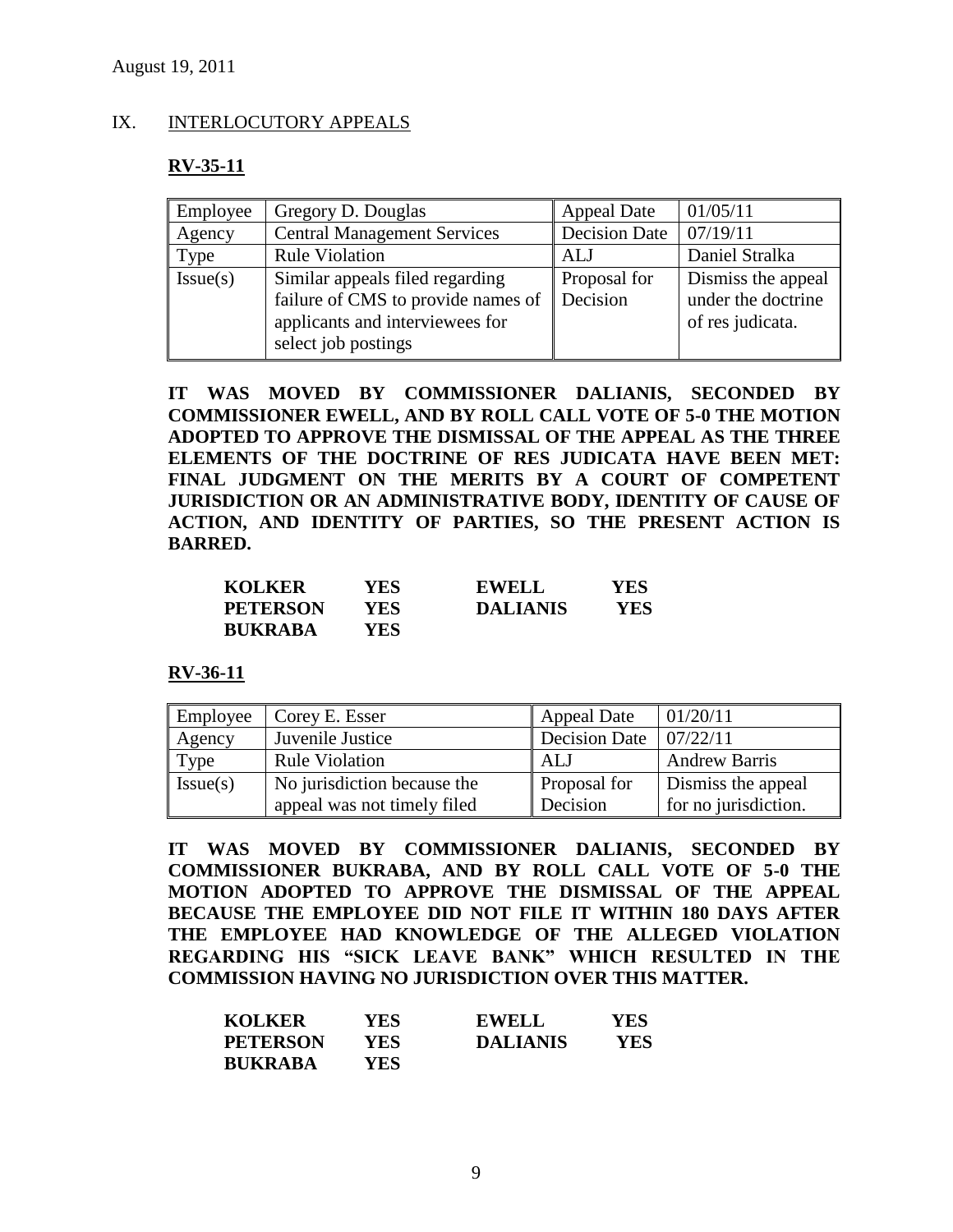## X. PUBLICLY ANNOUNCED DECISIONS RESULTING FROM APPEALS

# **DA-4-11**

| Employee  | Oscar W. Tames        | <b>Appeal Date</b>    | 07/16/10             |
|-----------|-----------------------|-----------------------|----------------------|
| Agency    | <b>Human Services</b> | <b>Decision Date</b>  | 08/01/11             |
| Type      | Discharge             | ALJ                   | Daniel Stralka       |
| Change(s) | Abuse of time         | Proposal for Decision | Charge is proven and |
|           |                       |                       | warrants discharge.  |

**IT WAS MOVED BY COMMISSIONER DALIANIS, SECONDED BY COMMISSIONER EWELL, AND BY ROLL CALL VOTE OF 5-0 THE MOTION ADOPTED TO AFFIRM AND ADOPT THE ADMINISTRATIVE LAW JUDGE'S PROPOSAL FOR DECISION THAT THE CHARGE IS PROVEN AND WARRANTS DISCHARGE FOR THE REASONS SET FORTH IN THE PROPOSAL FOR DECISION DATED AUGUST 1, 2011.**

| <b>KOLKER</b>   | YES ! | <b>EWELL</b>    | YES |
|-----------------|-------|-----------------|-----|
| <b>PETERSON</b> | YES   | <b>DALIANIS</b> | YES |
| <b>BUKRABA</b>  | YES-  |                 |     |

## **DA-27-11**

| Employee  | Gregory H. Little                | <b>Appeal Date</b>   | 10/25/10              |
|-----------|----------------------------------|----------------------|-----------------------|
| Agency    | Revenue                          | <b>Decision Date</b> | 08/05/11              |
| Type      | Discharge                        | ALJ                  | Daniel Stralka        |
| Change(s) | Time abuse, falsification of     | <b>Proposal for</b>  | Charges are partially |
|           | time records, and misuse of      | Decision             | proven and warrant    |
|           | state vehicle and state property |                      | discharge.            |

**IT WAS MOVED BY COMMISSIONER DALIANIS, SECONDED BY COMMISSIONER BUKRABA, AND BY ROLL CALL VOTE OF 5-0 THE MOTION ADOPTED TO AFFIRM AND ADOPT THE ADMINISTRATIVE LAW JUDGE'S PROPOSAL FOR DECISION THAT THE CHARGES ARE PARTIALLY PROVEN AND WARRANT DISCHARGE FOR THE REASONS SET FORTH IN THE PROPOSAL FOR DECISION DATED AUGUST 5, 2011.**

| <b>KOLKER</b>   | YES  | <b>EWELL</b>    | <b>YES</b> |
|-----------------|------|-----------------|------------|
| <b>PETERSON</b> | YES. | <b>DALIANIS</b> | YES        |
| <b>BUKRABA</b>  | YES. |                 |            |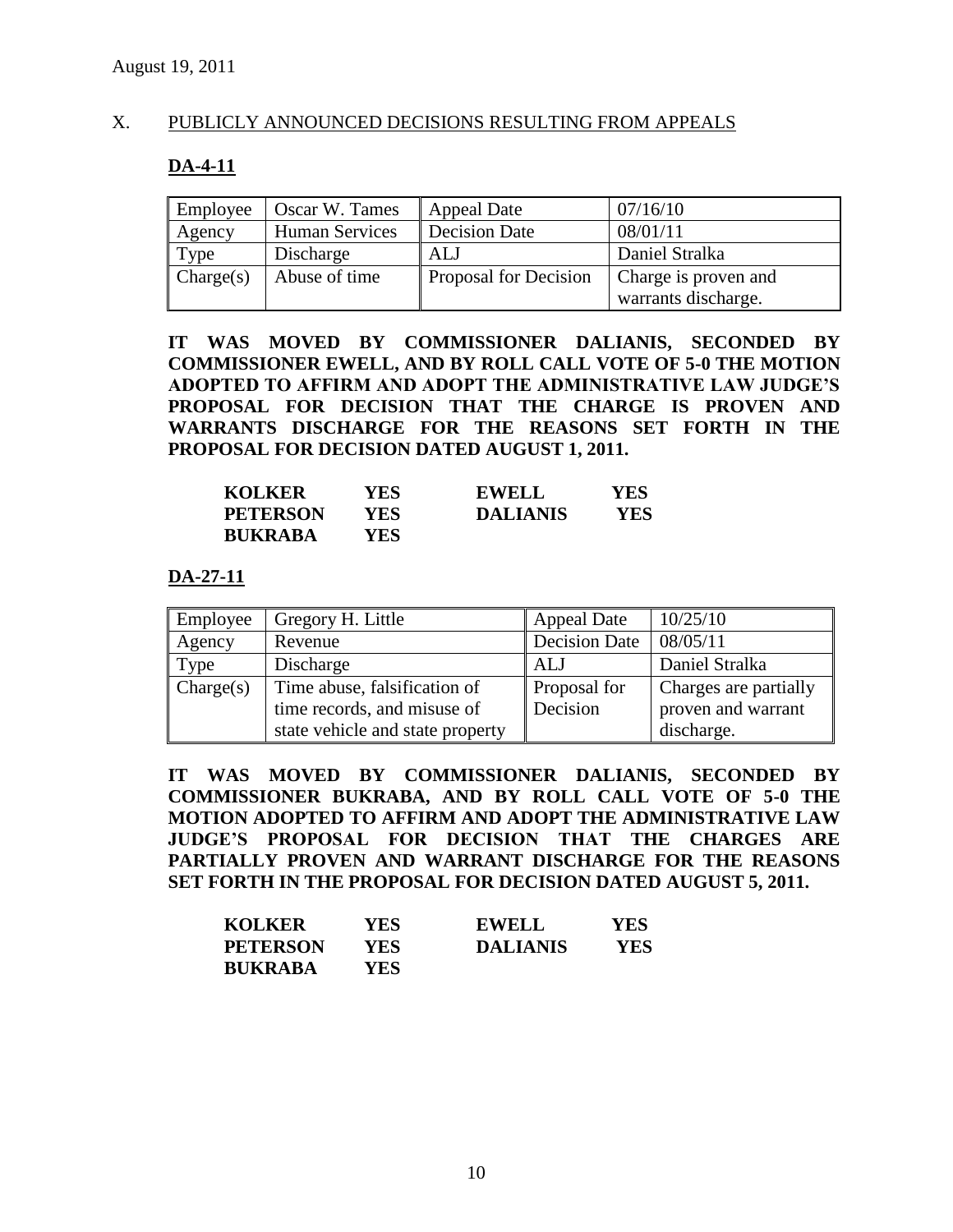# **DA-40-11**

| Employee  | Zane Holder           | <b>Appeal Date</b>   | 03/01/11               |
|-----------|-----------------------|----------------------|------------------------|
| Agency    | Corrections           | <b>Decision Date</b> | 08/05/11               |
| Type      | Discharge             | ALJ                  | <b>Andrew Barris</b>   |
| Change(s) | Unauthorized absences | Proposal for         | Charges are proven and |
|           |                       | Decision             | warrant discharge.     |

**IT WAS MOVED BY COMMISSIONER DALIANIS, SECONDED BY COMMISSIONER EWELL, AND BY ROLL CALL VOTE OF 3-2 THE MOTION ADOPTED TO AFFIRM AND ADOPT THE ADMINISTRATIVE LAW JUDGE'S PROPOSAL FOR DECISION THAT THE CHARGES ARE PROVEN AND WARRANT DISCHARGE FOR THE REASONS SET FORTH IN THE PROPOSAL FOR DECISION DATED AUGUST 5, 2011.**

| <b>KOLKER</b>   | NO. | <b>EWELL</b>    | YES |
|-----------------|-----|-----------------|-----|
| <b>PETERSON</b> | YES | <b>DALIANIS</b> | YES |
| <b>BUKRABA</b>  | NO. |                 |     |

## XI. APPEALS TERMINATED WITHOUT DECISION ON THE MERITS

## **DA-41-11**

| Employee  | Linda G. Kennedy       | Appeal Date   | 03/01/11                      |
|-----------|------------------------|---------------|-------------------------------|
| Agency    | Revenue                | Decision Date | 08/09/11                      |
| Type      | Discharge              | ALJ           | <b>Andrew Barris</b>          |
| Change(s) | Probationary discharge | Proposal for  | Dismissed subject to approval |
|           |                        | Decision      | of Commission; settled.       |

# **DA-55-11**

| Employee  | Brian W. Verbiski  | <b>Appeal Date</b>       | 06/21/11                                                   |
|-----------|--------------------|--------------------------|------------------------------------------------------------|
| Agency    | Corrections        | <b>Decision Date</b>     | 07/12/11                                                   |
| Type      | Discharge          | ALJ                      | <b>Andrew Barris</b>                                       |
| Change(s) | Conduct unbecoming | Proposal for<br>Decision | Dismissed subject to approval<br>of Commission; withdrawn. |

**IT WAS MOVED BY COMMISSIONER DALIANIS, SECONDED BY COMMISSIONER BUKRABA, AND BY ROLL CALL VOTE OF 5-0 THE MOTION ADOPTED TO AFFIRM AND ADOPT THE ADMINISTRATIVE LAW JUDGE'S PROPOSAL FOR DECISION TO DISMISS THE APPEALS OF LINDA KENNEDY AND BRIAN VERBISKI FOR THE REASONS SET FORTH IN THE PROPOSALS FOR DECISION.**